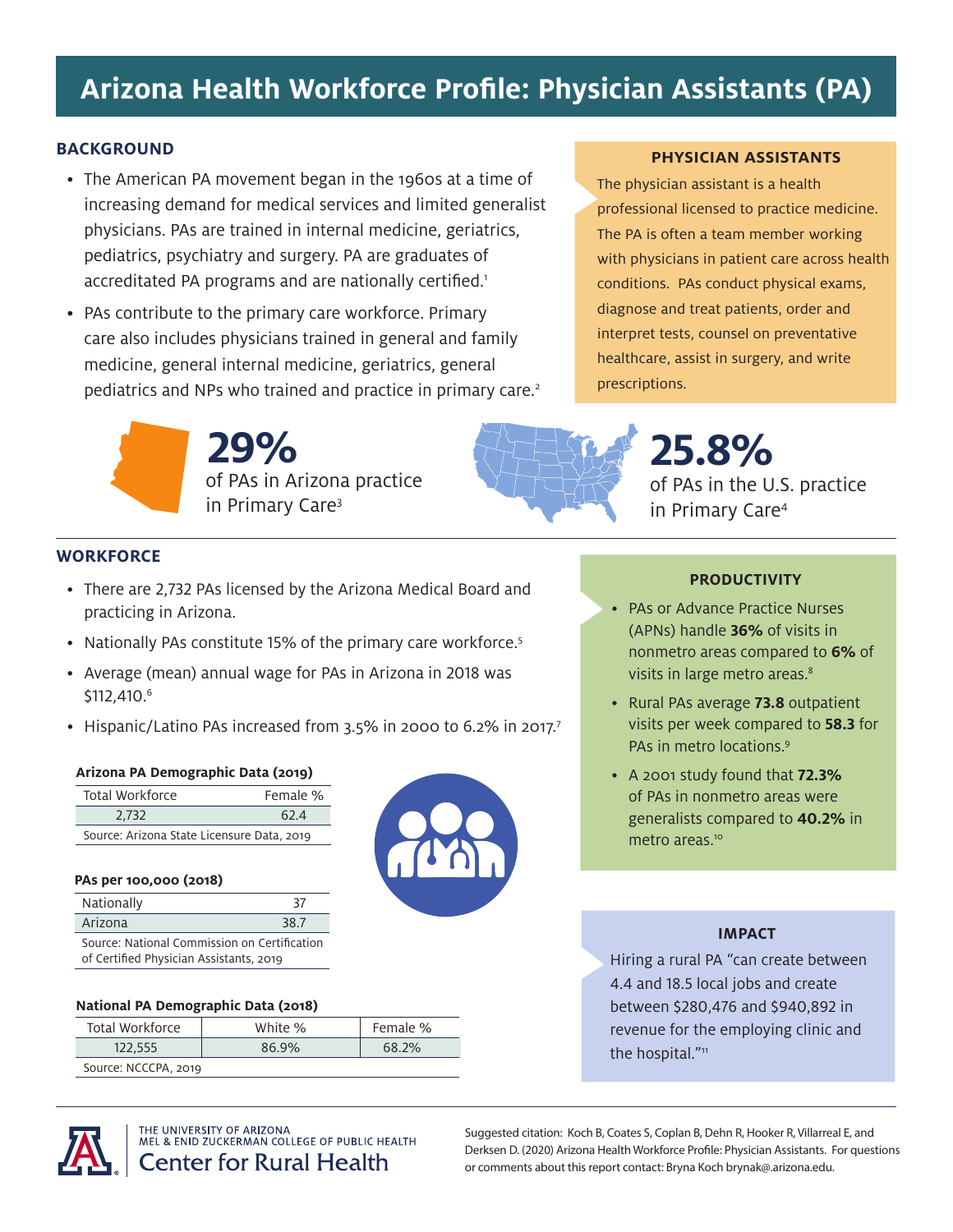## **GEOGRAPHY**

- The number of PAs is increasing. However, the 2013 American Academy of Physician Assistants survey reported declining percentages of PAs practicing in rural areas from 17% in 2005, to 15% in 2010, and 12% in 2013.12
- In Arizona, 94.5% of PA office locations are located in urban areas, whereas 92% of Arizonans live in urban areas (based on Rural Urban Commuting Areas).
- The number of PAs has been increasing and the Bureau of Labor Statistics projects PAs will grow 31% from 2018 to 2028, faster than physicians and nurse practitioners.<sup>13</sup>

**Large Rural Arizona PAs by Rural Urban Commuting Areas**



**Number of PAs by County with Active** 

# **EDUCATION**

- Of the PAs in Arizona for whom we have education information, 45% completed their education in Arizona and 55% were trained outside Arizona.
- The top five states contributing to Arizona's PA workforce are:

**107**

**Town**

**Small Rural Town**

> **Isolated Rural**

**42**

**2**

- 1. Arizona
- 2. Illinois
- 3. California
- 4. Pennsylvania
- 5. New York
- Of the Arizona PAs who graduated from an Arizona program (N=1,223), 10% graduated from NAU, 44% from A.T. Still University and 45% from Midwestern University.



**AZ: 1,223 Not AZ: 1,496**



THE UNIVERSITY OF ARIZONA MEL & ENID ZUCKERMAN COLLEGE OF PUBLIC HEALTH **Center for Rural Health** 

Suggested citation: Koch B, Coates S, Coplan B, Dehn R, Hooker R, Villarreal E, and Derksen D. (2020) Arizona Health Workforce Profile: Physician Assistants. For questions or comments about this report contact: Bryna Koch brynak@.arizona.edu.